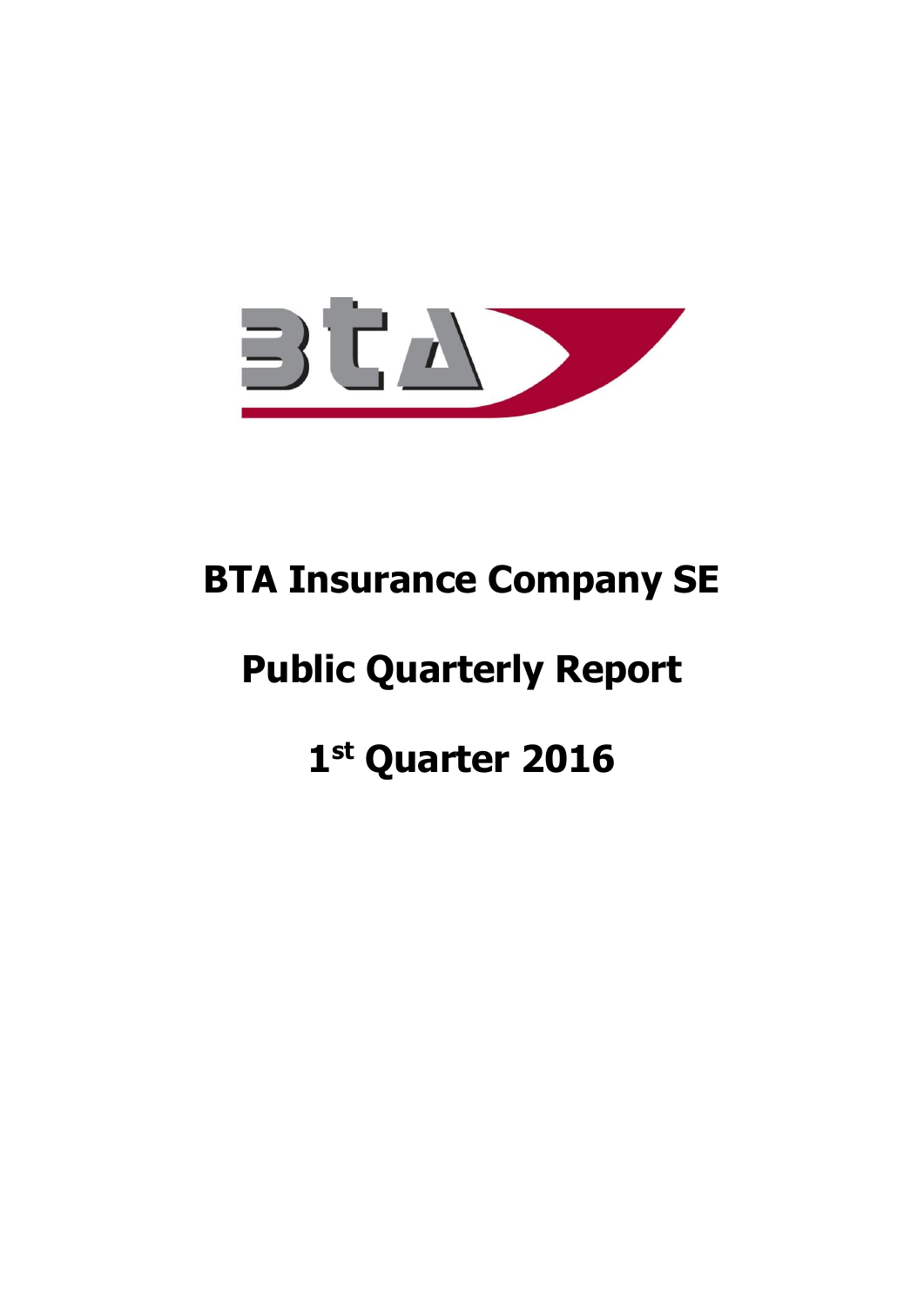The Report prepared in accordance with the Financial and Capital Market Commission Regulations No. 61 "Regulations on Preparation of Public Quarterly Reports of the Insurers" of 24 March 2006.

The Report includes summarised information on the Company's activities over **1 st quarter of 2016**. This information is comparable with the previous reporting periods.

#### **Company information**

| <b>Name of the Company</b>                           | "BTA Insurance Company" SE                                                                                                                                                                                                                             |  |  |
|------------------------------------------------------|--------------------------------------------------------------------------------------------------------------------------------------------------------------------------------------------------------------------------------------------------------|--|--|
| Legal status                                         | European Company                                                                                                                                                                                                                                       |  |  |
| Number, place and date of<br>registration            | 40003159840, Riga, 1993                                                                                                                                                                                                                                |  |  |
| <b>Address</b>                                       | K. Valdemāra 63, Riga                                                                                                                                                                                                                                  |  |  |
| <b>Members of the Board and their</b><br>positions   | Janis Lucaus - Chairman of the Board (till 11.04.2016)<br>Dita Daukste - Board member<br>Oskars Hartmanis - Board member (till 11.04.2016)<br>Lauris Boss - Chairman of the Board (from 11.04.2016)<br>Kaspars Ummers - Board member (from 11.04.2016) |  |  |
| <b>Members of the Council and their</b><br>positions | Gints Dandzbergs - Chairman of the Council<br>Pauls Dandzbergs - Deputy Chairman of the Council<br>Marts Dandzbergs - Deputy Chairman of the Council<br>Andrejs Galanders - Member of the Council<br>Agris Dambenieks - Member of the Council          |  |  |
| <b>Reporting Period</b>                              | $01.01.2016 - 31.03.2016$                                                                                                                                                                                                                              |  |  |

#### **Shareholders**

| <b>Shareholder</b>                 | <b>Number of</b><br>shares | % of the<br>share capital |
|------------------------------------|----------------------------|---------------------------|
| <b>B5 Holding Limited</b>          | 31 358                     | 31.36%                    |
| <b>HTT Holding Company Limited</b> | 28 604                     | 28.60%                    |
| <b>MDA Holding Limited</b>         | 9 7 9 7                    | 9.80%                     |
| <b>TIA AS</b>                      | 9 5 7 8                    | 9.58%                     |
| <b>B6 Holding Limited</b>          | 9 0 5 1                    | 9.05%                     |
| Other legal entities               | 11 612                     | 11.61%                    |

**Face value of one share** 142.20 EUR **Subscribed share capital** 14 220 000 EUR **Paid-up share capital** 14 220 000 EUR

**Foreign branches Germany, United Kingdom, France, Poland**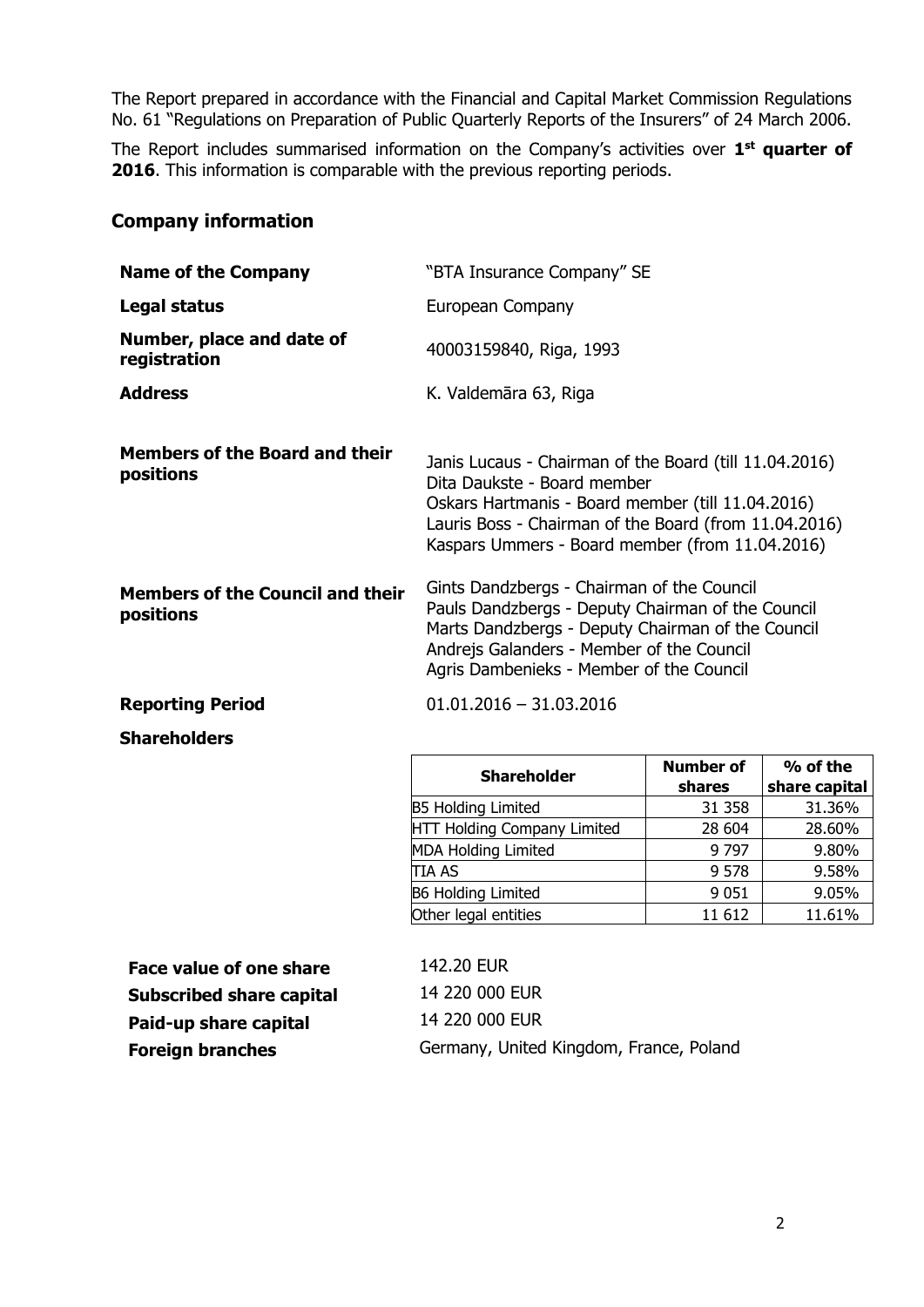# **Income Statement**

| Item                                                                                                                                                         | For the<br>Reporting<br>Period | For the<br>Respective<br>Period of<br>Previous<br>Reporting<br>Year |
|--------------------------------------------------------------------------------------------------------------------------------------------------------------|--------------------------------|---------------------------------------------------------------------|
| Earned premiums                                                                                                                                              | 11 026 453                     | 102 660 166                                                         |
| Other technical income, net                                                                                                                                  | 182 359                        | (46654956)                                                          |
| Incurred claims, net                                                                                                                                         | (6687332)                      | (17258029)                                                          |
| Changes in other technical reserves                                                                                                                          |                                |                                                                     |
| Gratuities, net                                                                                                                                              |                                |                                                                     |
| Net operating expenses                                                                                                                                       | (4218412)                      | (33825538)                                                          |
| Other technical expenses, net                                                                                                                                | (116923)                       | (4003064)                                                           |
| Changes in equalization reserves                                                                                                                             |                                | 106 693                                                             |
| Investment management expenses/income and commission payments                                                                                                | (47304)                        | (142684)                                                            |
| Net interest income and dividend income                                                                                                                      | 193 455                        | 1 694 157                                                           |
| Net realized profit/loss from financial assets and financial liabilities,<br>which are not recognized at fair value through profit and loss                  |                                |                                                                     |
| Net profit/loss from financial assets and financial liabilities held for<br>trading                                                                          |                                |                                                                     |
| Net profit/loss from the financial assets and financial liabilities<br>classified at fair value through profit and loss                                      | (7822)                         | 1 213 875                                                           |
| Revaluation result of foreign currencies                                                                                                                     | (103 840)                      | 985 253                                                             |
| Profit/loss from derecognition of tangible assets, investments in<br>buildings for ensuring own activities, investments in property and<br>intangible assets |                                |                                                                     |
| Depreciation                                                                                                                                                 | (181 403)                      | (964 749)                                                           |
| Impairment result                                                                                                                                            | 6729                           | 251 713                                                             |
| Increase/decrease in value of investment in property                                                                                                         |                                |                                                                     |
| Other income/(expenses) that are not recognized in other items, net                                                                                          | 56 471                         | (314 216)                                                           |
| Profit/loss for the reporting period before taxes                                                                                                            | 102 431                        | 3748621                                                             |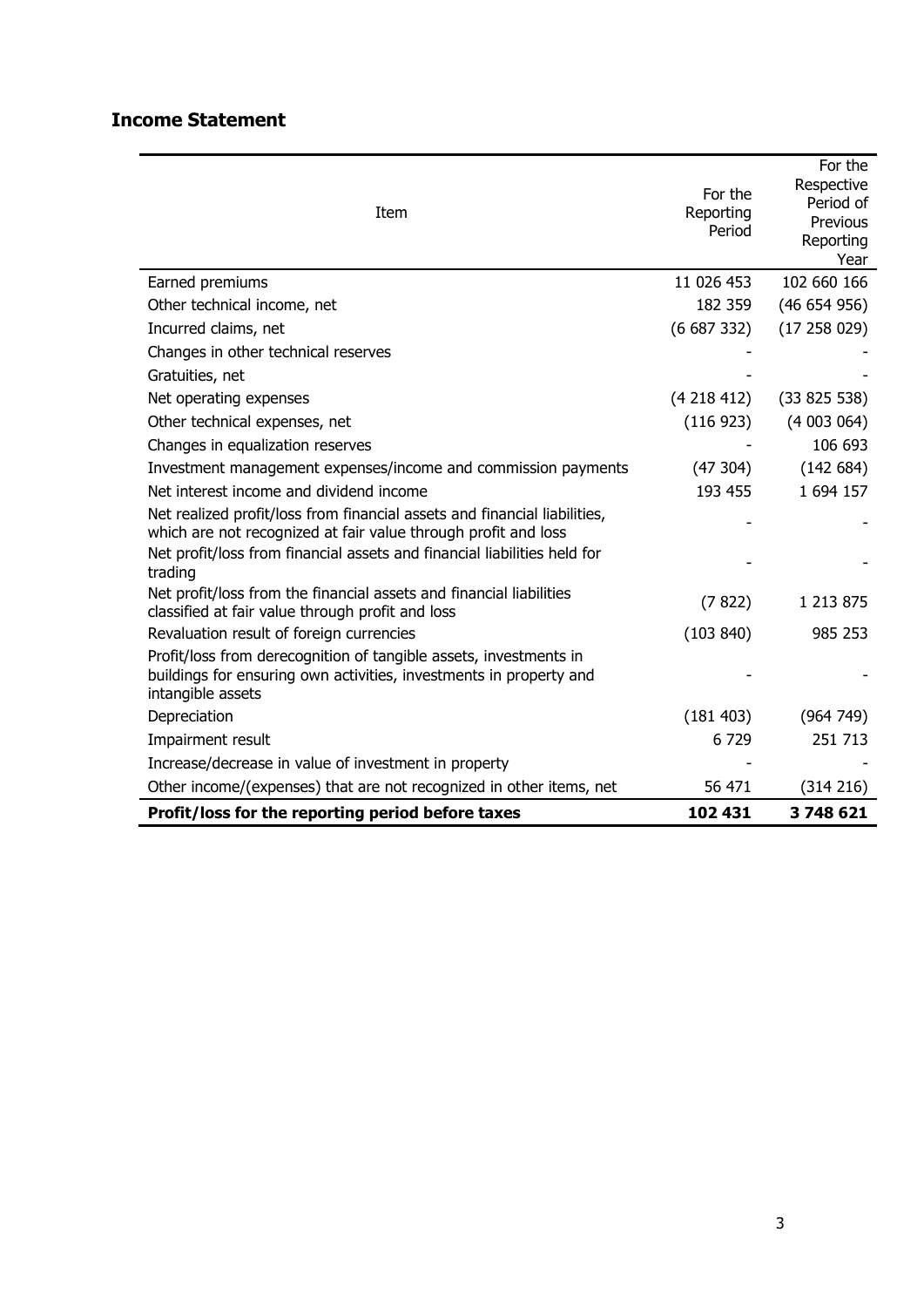# **Indicators by Type of Insurance**

| Type of Insurance                                                                          | Gross<br>Premiums<br>Written | <b>Net</b><br>Premiums<br>Written | Gross<br>Insurance<br>Claims Paid | <b>Net</b><br>Insurance<br>Claims Paid | <b>Net</b><br>operating<br>expenses |
|--------------------------------------------------------------------------------------------|------------------------------|-----------------------------------|-----------------------------------|----------------------------------------|-------------------------------------|
| Accident insurance                                                                         | 327 363                      | 327 363                           | 17 020                            | 17 0 20                                | 76 486                              |
| <b>Health Insurance</b>                                                                    |                              |                                   |                                   |                                        | 34                                  |
| Motor vehicle insurance (other than<br>railway)                                            | 1 440 832                    | 1 440 832                         | 288 037                           | 288 037                                | 123 649                             |
| Railway transport insurance                                                                |                              |                                   |                                   |                                        |                                     |
| Aircraft insurance                                                                         |                              |                                   |                                   |                                        | 2                                   |
| Vessel insurance                                                                           | 1 9 0 3                      | 190                               |                                   |                                        | (49)                                |
| Cargo insurance                                                                            |                              |                                   |                                   |                                        |                                     |
| Property insurance against fire and<br>natural disaster damages and against<br>other risks | 15 588 318                   | 14 514 272                        | 2 670 860                         | 2 670 860                              | 1 752 420                           |
| Civil liability insurance of motor vehicle<br>owners                                       | 8 143 446                    | 8 0 64 4 93                       | 4 250 646                         | 4 250 646                              | 2 040 674                           |
| Civil liability insurance of aircraft<br>owners                                            |                              | 64 3 62                           |                                   |                                        | 8 5 5 4                             |
| Civil liability insurance of vessel owners                                                 | 1 3 7 8                      | 137                               |                                   |                                        | (35)                                |
| General civil liability insurance                                                          | 650 608                      | 496 354                           | (3556)                            | (15929)                                | 73 785                              |
| Loan insurance                                                                             |                              |                                   |                                   |                                        | 46                                  |
| Guarantee insurance                                                                        | 100 924                      | 63 917                            | 66 328                            | 66 328                                 | 103 102                             |
| Insurance of various financial losses                                                      | 252 821                      | 235 251                           |                                   |                                        | 24 912                              |
| Insurance of legal expenses                                                                |                              |                                   |                                   |                                        |                                     |
| Assistance insurance                                                                       | 100 683                      | 100 683                           | 4 0 4 9                           | 4 0 4 9                                | 14 8 32                             |
| <b>Total</b>                                                                               | 26 608 276                   | 25 307 854                        | 7 293 384                         | 7 281 011                              | 4 218 412                           |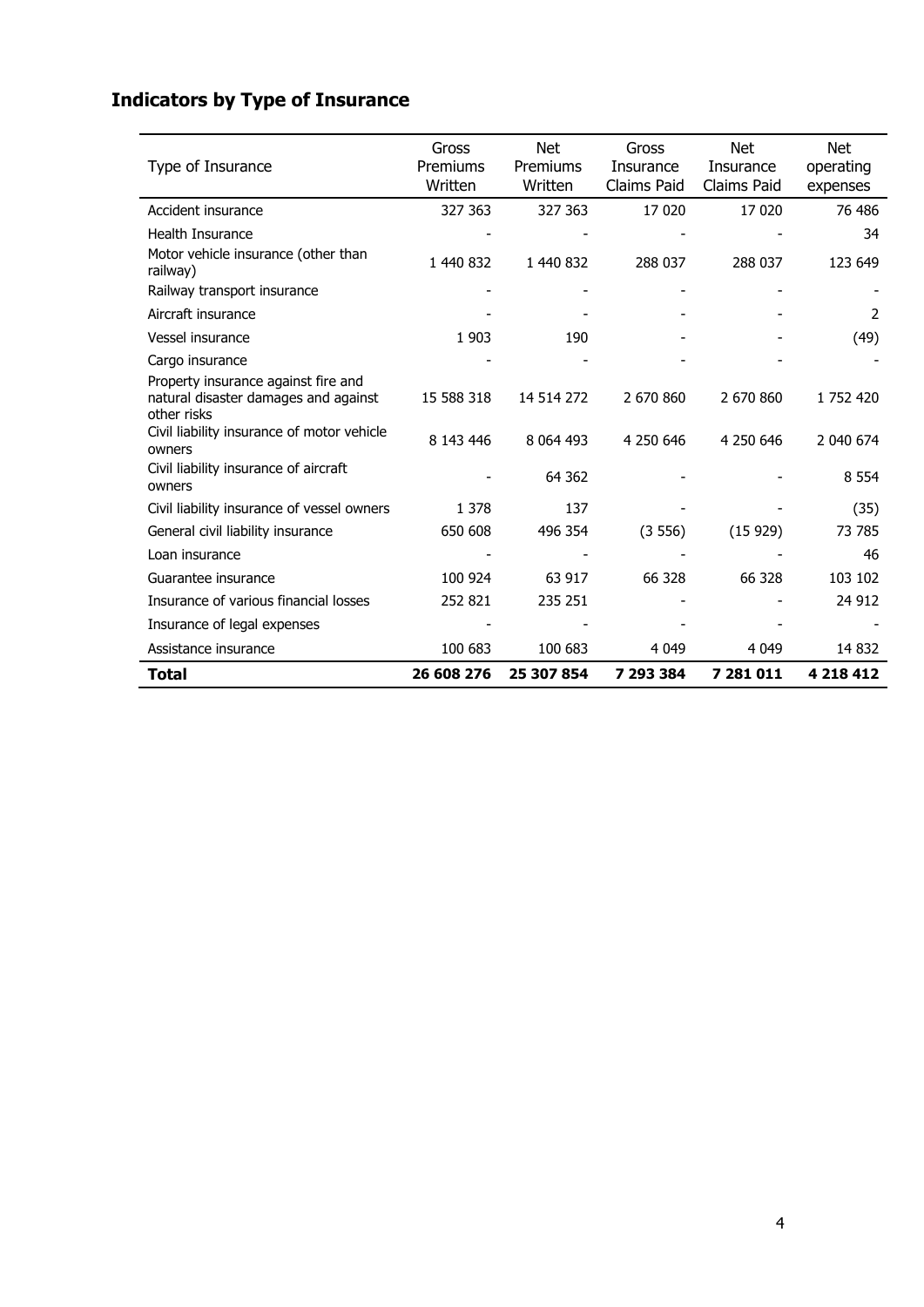| Type of Insurance                                                                       | Loss Indicator<br>(Accepted<br>Compensation<br>Claims,<br>Net/Earned<br>Premiums, Net) | Expense<br>Indicator ((Net<br>Operating<br>Expenses +<br>Other Technical<br>Expenses, Net -<br>Other technical<br>income, Net)/<br>Earned<br>Premiums, Net) | Combined<br>Indicator (Loss<br>Indicator +<br>Expense<br>Indicator) |
|-----------------------------------------------------------------------------------------|----------------------------------------------------------------------------------------|-------------------------------------------------------------------------------------------------------------------------------------------------------------|---------------------------------------------------------------------|
| Accident insurance                                                                      | 34.3%                                                                                  | 30.9%                                                                                                                                                       | 65.2%                                                               |
| <b>Health Insurance</b>                                                                 |                                                                                        |                                                                                                                                                             |                                                                     |
| Motor vehicle insurance (other than railway)                                            | 62.2%                                                                                  | 29.6%                                                                                                                                                       | 91.8%                                                               |
| Railway transport insurance                                                             |                                                                                        |                                                                                                                                                             |                                                                     |
| Aircraft insurance                                                                      |                                                                                        | $(1.6\%)$                                                                                                                                                   | $(1.6\%)$                                                           |
| Vessel insurance                                                                        | 9.5%                                                                                   | $(76.8\%)$                                                                                                                                                  | (67.3%)                                                             |
| Cargo insurance                                                                         |                                                                                        |                                                                                                                                                             |                                                                     |
| Property insurance against fire and natural<br>disaster damages and against other risks | 25.5%                                                                                  | 45.8%                                                                                                                                                       | 71.3%                                                               |
| Civil liability insurance of motor vehicle owners                                       | 72.6%                                                                                  | 34.2%                                                                                                                                                       | 106.8%                                                              |
| Civil liability insurance of aircraft owners                                            |                                                                                        | 13.3%                                                                                                                                                       | 13.3%                                                               |
| Civil liability insurance of vessel owners                                              |                                                                                        | $(78.6\%)$                                                                                                                                                  | $(78.6\%)$                                                          |
| General civil liability insurance                                                       | 105.0%                                                                                 | 50.6%                                                                                                                                                       | 155.6%                                                              |
| Loan insurance                                                                          |                                                                                        | (1.7%)                                                                                                                                                      | (1.7%)                                                              |
| Guarantee insurance                                                                     | 3449.4%                                                                                | 397.3%                                                                                                                                                      | 3846.7%                                                             |
| Insurance of various financial losses                                                   | 16.8%                                                                                  | 34.5%                                                                                                                                                       | 51.3%                                                               |
| Insurance of legal expenses                                                             |                                                                                        |                                                                                                                                                             |                                                                     |
| Assistance insurance                                                                    | 17.7%                                                                                  | 27.8%                                                                                                                                                       | 45.5%                                                               |
| <b>Total</b>                                                                            | 60.65%                                                                                 | 39.31%                                                                                                                                                      | 99.96%                                                              |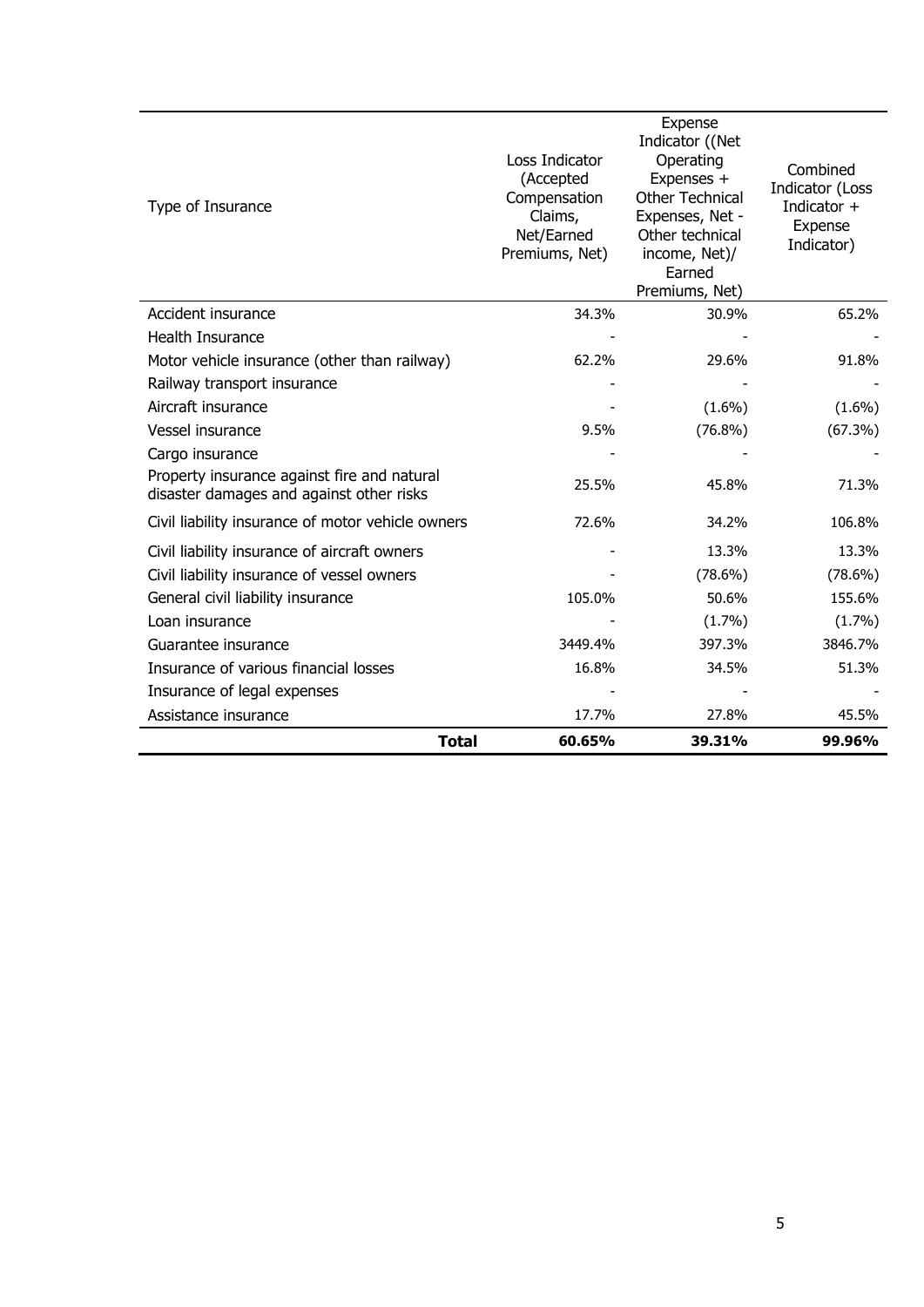# **Balance Sheet**

| Item                                                                    | <b>Reporting Period</b> | Previous<br>Reporting Year |
|-------------------------------------------------------------------------|-------------------------|----------------------------|
| Signed but not paid-up share capital                                    |                         |                            |
| Tangible assets                                                         | 414 293                 | 457 309                    |
| Investments in land lots and buildings                                  | 6 737 925               | 6795393                    |
| Intangible assets                                                       | 632 668                 | 555 442                    |
| Investments in share capital of related companies                       | 29 000 000              | 29 000 000                 |
| Investments in share capital of associated companies                    | 1 244 764               | 1 244 764                  |
| Financial assets held for trading                                       |                         |                            |
| Classified as financial assets at fair value through profit<br>and loss | 33 727 276              | 35 195 703                 |
| Financial assets available-for-sale                                     | 287 974                 | 390 171                    |
| Held-to-maturity investments                                            | 2 474 702               | 1 176 887                  |
| Loans granted and debtor debts                                          | 28 282 726              | 14 371 099                 |
| Accrued income and deferred expenses                                    | 12 149 782              | 9 425 942                  |
| Tax assets                                                              |                         | 15 000                     |
| Reinsurance contracts                                                   | 7 215 884               | 6 398 769                  |
| Cash on hand and claims on demand on credit<br>institutions             | 23 641 083              | 19 775 753                 |
| <b>Total assets</b>                                                     | 145 809 077             | 124 802 232                |
| Capital and reserves                                                    | 49 262 714              | 49 166 161                 |
| Insurance liabilities                                                   | 81 928 730              | 67 490 366                 |
| Subordinated liabilities                                                | 1 700 000               | 1 700 000                  |
| Classified as financial liabilities at fair value through               |                         |                            |
| profit and loss                                                         |                         |                            |
| Financial liabilities at amortized cost                                 | 8 8 8 4 7 6             | 3 979 063                  |
| Provisions                                                              | 949 796                 | 936 214                    |
| <b>Tax liabilities</b>                                                  | 1 718 562               | 32 350                     |
| Accrued expenses and deferred income                                    | 1 360 799               | 1 498 078                  |
| <b>Total liabilities</b>                                                | 96 546 363              | 75 636 071                 |
| <b>Total capital and reserves, and liabilities</b>                      | 145 809 077             | 124 802 232                |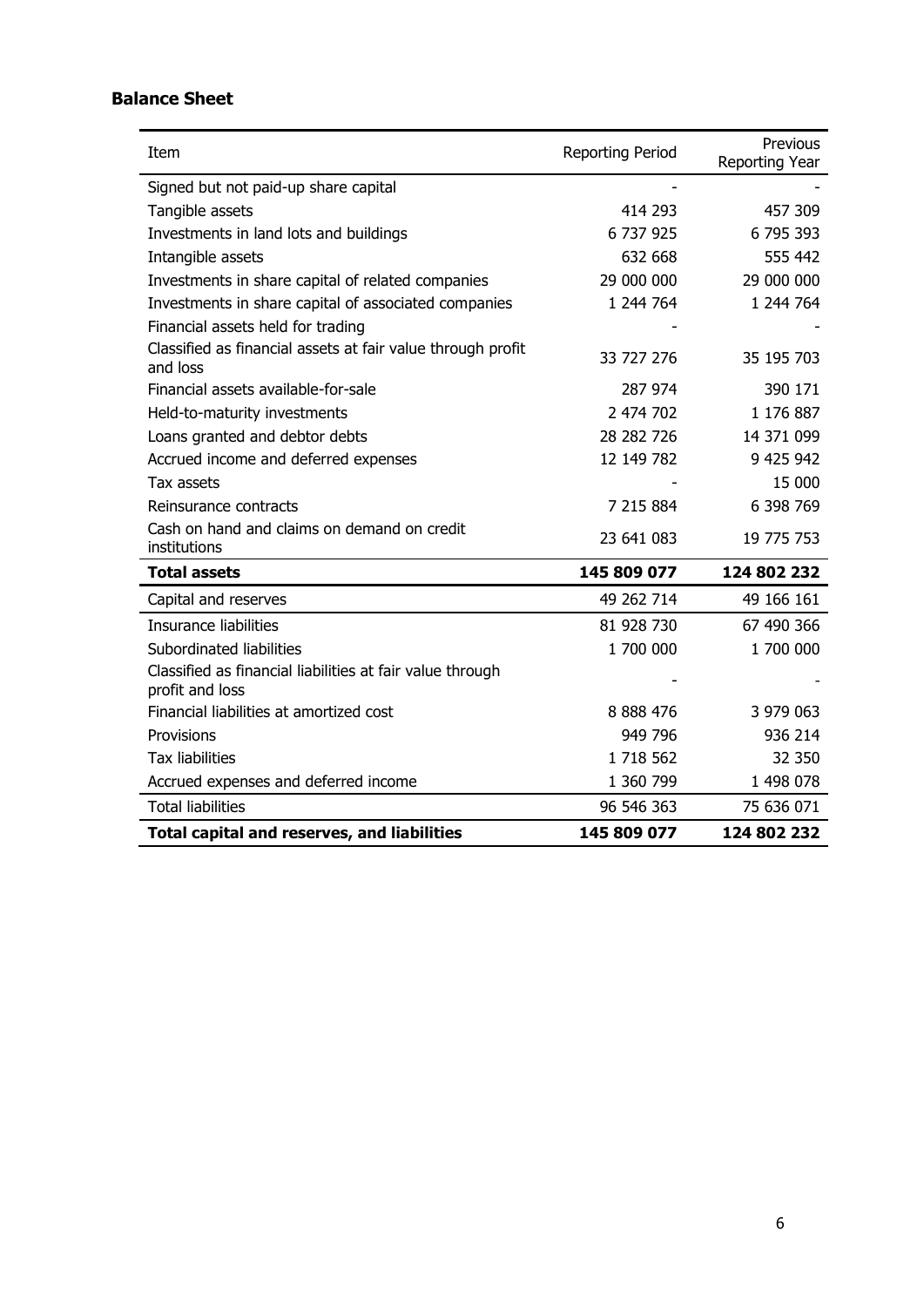### **Risks and Risk Management**

The business of insurance represents the transfer of risk from the insurance policy holder to the insurer and management of this risk. The largest insurance risks are formed by the insurer accepting the insured risk, assessing it, choosing the reinsurance coverage and fulfilling obligations as regards concluded insurance contracts. The Insurer is also exposed to the investment risk, when the Company has to cover technical reserves with assets invested in various financial instruments, which includes the market risk, credit risk, liquidity risk, and operational risk.

The Management of the Company has identified the risks and developed the management of these risks. The risk management is carried out in accordance with decisions of the Company's Board.

The Management of the Company has divided all risks into the following major groups:

- Insurance risks
- Financial risks
- Operational risks

Each of these groups is divided into subgroups, which identify the risks that might affect any of the operating directions. Each risk has action plans elaborated for it to be implemented to minimise and avoid the possibility of the risk occurring.

# **1. Insurance Risks and Risk Management**

Insurance risk is the most significant risk faced by the Company in its daily activities.

#### **(a) Underwriting Strategy**

The Company's underwriting strategy seeks diversity to ensure a balanced risk portfolio and is based on a large portfolio of similar risks held over a number of years and that changes the total risk effect.

The underwriting strategy is included in the annual business plan, which describes the types of insurance, where the premiums are written, as well as branches and sectors in which the Company is prepared to undertake the risk. This strategy is adapted to individual risk underwriters using a detailed risk underwriting authority system that sets out the limits for individual risk underwriters by the type of insurance, business class and sector to develop a corresponding risk profile within the scope of the insurance portfolio.

Risk underwriting strategy is being analysed by stress testing and critical scenario analysis.

The calculation of insurance product tariffs and prices reflects current market situation and includes potential income necessary for the adjustment of future results in order to significantly hedge the financial risk.

The Management monitors the compliance with the underwriting authorities on a regular basis. The Management of the Company examines transactions that require particular approval.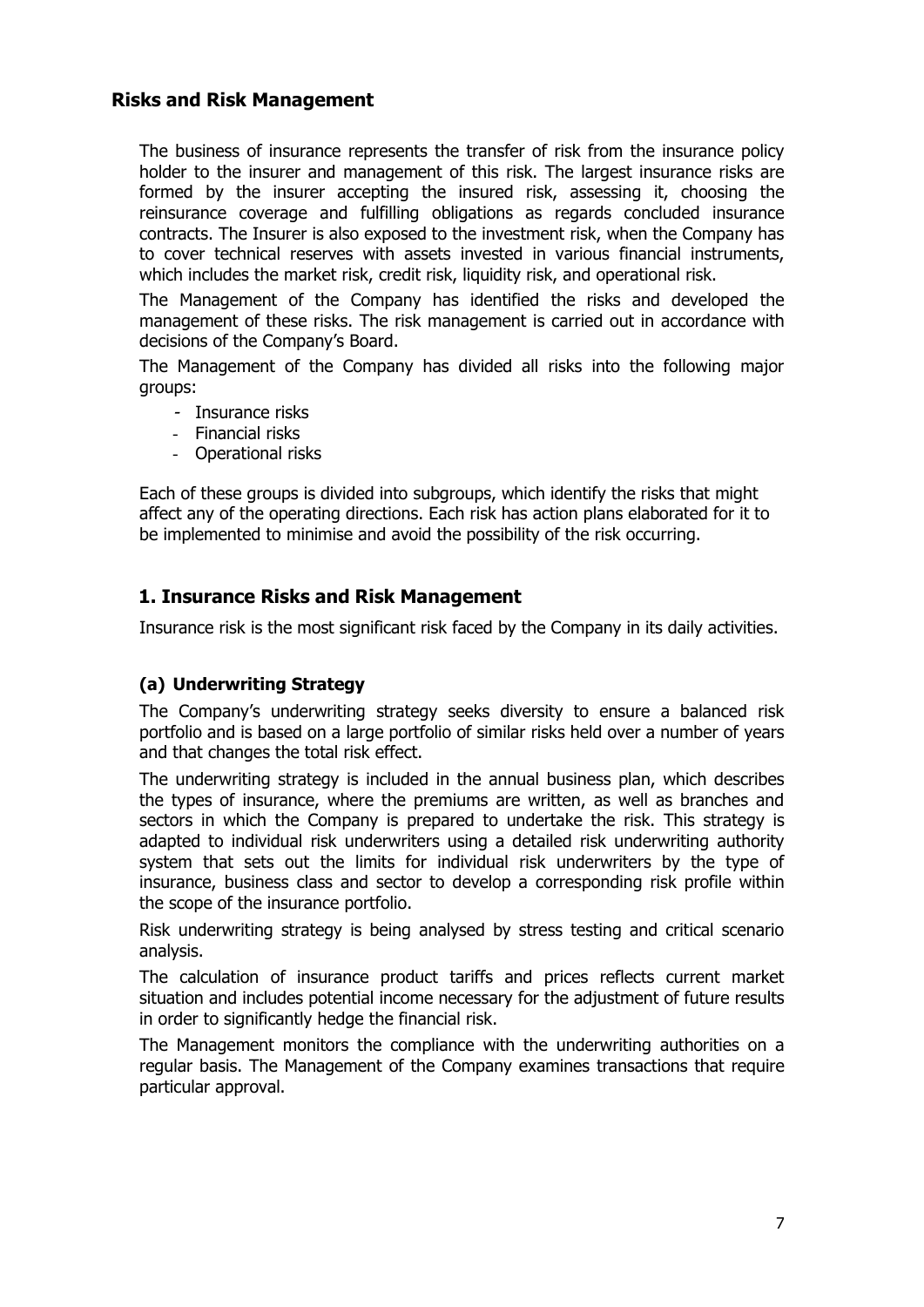#### **(b) Features of Key Products**

Terms and conditions of the insurance contracts that have significant effect on the amount, term and predictability of the future cash flow amounts from insurance contracts are described below. The evaluation of basic products of the Company and the way the risks are being managed are also provided below.

#### CASCO

#### Product Description

This type of insurance indemnifies for the losses incurred due to damage or loss of a vehicle. Several individual types of insurance coverage are offered that are related to the insured vehicle. The major losses occur upon theft or destruction of vehicles.

#### Risk Management

The most significant risks related to this product are underwriting risk, competition risk and claim experience risk.

CASCO insurance rates are determined by applying the bonus-malus system, according to which the insurance premium is reduced if there were no losses and increased if losses have been incurred. The sum insured rarely exceeds EUR 70 000. The insurance premiums are determined in accordance with the effective insurance methodology. Land motor vehicles are grouped into four risk groups and individual insurance premium rates are determined for each of them. Vehicle insurance usually includes a deductible.

#### Civil Liability Insurance of Motor Vehicle Owners (MTPL)

#### Product Description

This is a compulsory type of insurance, the terms and conditions and indemnification of which are governed by the Regulations on Compulsory Civil Liability Insurance of Owners of Motor Vehicles. MTPL insurance covers injury and property damage claims in Latvia, as well as claims incurred abroad regarding vehicles insured in the Green Card system. MTPL indemnifies for losses caused to the property and pays indemnities to people in the event of injuries, mostly for medical treatment costs and temporary disability. However, long-term indemnities are also possible, such as pensions and permanent disability benefits, which could also be paid out over the long term as annuities.

Although experience shows that the claims are being submitted immediately and they can be settled instantly, the situation may change and the MTPL may be classified as long-tail insurance, where determination of the final payment of the claim requires more time.

#### Risk Management

The most significant risks related to this product are underwriting risk, competition risk and claim experience risk. The Company monitors changes in the overall economic and business environment in which it operates, and takes actions in accordance with the changes. MTPL insurance rates are determined by applying the bonus-malus system, according to which the insurance premium is reduced if there were no losses and increased if losses have been incurred.

#### Property Insurance

#### Product Description

According to the terms and conditions of the policy the property insurance covers losses of the insured or the damage caused to the insured property, as well as losses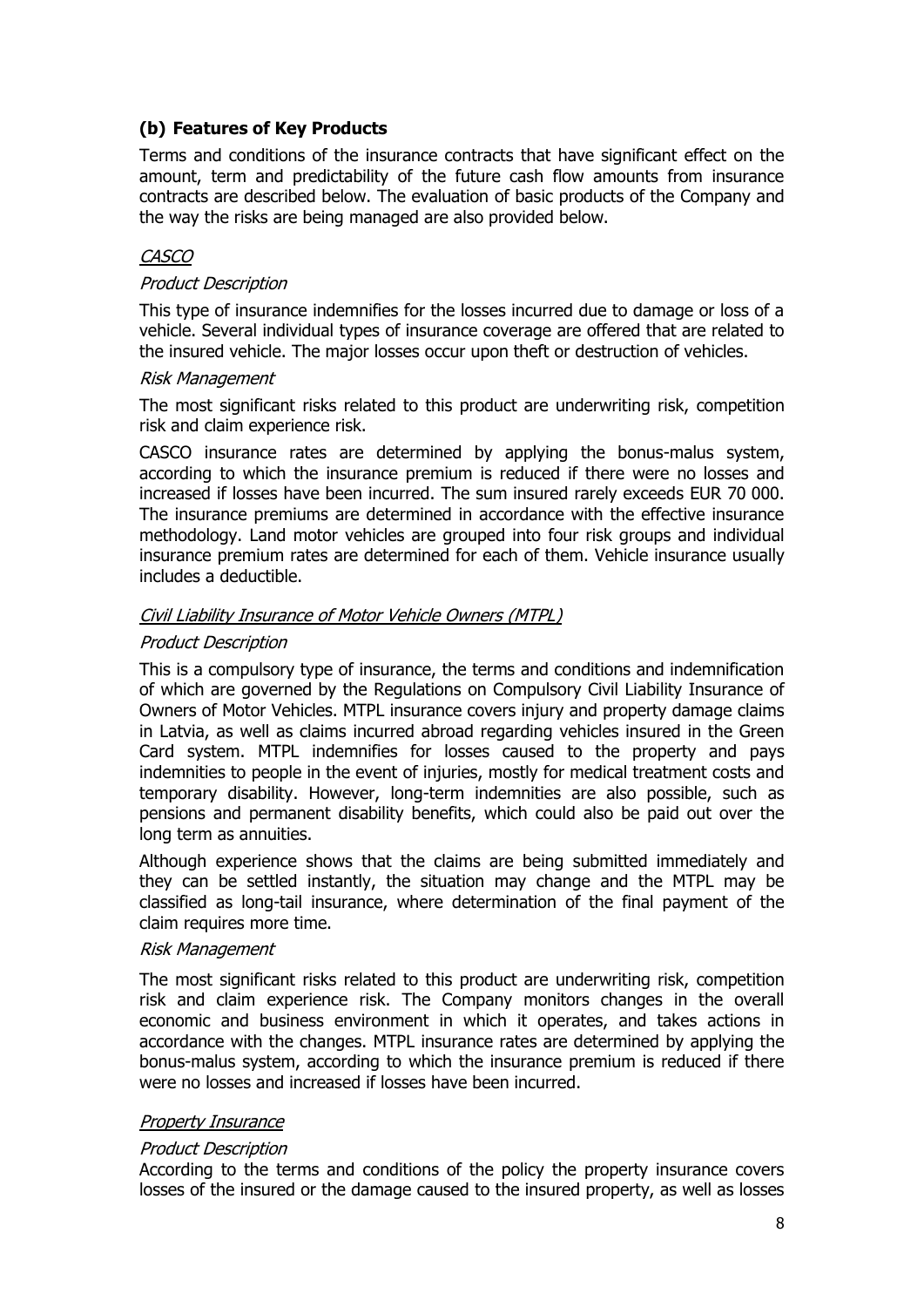due to termination of business activities due to such damage. Property insurance covers property-related risks, such as fire, pipe leakage, explosion, burglary and robbery, as well as storm risk. In addition, civil liability insurance can be purchased for property insurance.

Business interruption insurance covers foregone income and fixed costs, if the loss is caused by the risk covered in accordance with the property insurance policy. When selling these insurance policies, the reliability of customers and transparency of financial statements play a major role.

The most frequent risks as regards private property are pipe leakage and fire. The greatest losses are most frequently caused by fire.

In general, property insurance claims are submitted immediately and they can be settled without any delay. Property insurance is classified as short-tail rather instead of long-tail, where determination of the final payment of the claim requires more time.

#### Risk Management

The most significant risks related to this product are underwriting risk, competition risk and claim experience risk.

In order to calculate the premium, the type of property is estimated. Major part amount of property with a similar risk portfolio is anticipated in housing insurance. However, the situation may be different in commercial property insurance. Most of the commercial property insurance offers include both location and type of business, as well as overall security measures taken. The premium calculation based on the risk of these policies is going to be a prejudiced, therefore, risky procedure.

Property insurance is exposed to the risk that an insured person would submit fictitious or invalid claims or will indicate a larger amount of loss. This can be mainly explained by the effect of the economic situation on the profitability of the property insurance portfolio. The insurance risk management is mainly carried out by applying price determination mechanisms, independent property assessment in accordance with the international standards, product development, risk selection and reinsurance. The Company monitors changes in the overall economic and business environment in which it operates, and takes actions in accordance with the changes.

#### **(c) Insurance Risk Concentration**

In the insurance procedure, the risk concentration occurs if an event or a succession of events can significantly affect the amount of the Company's liabilities. Risk concentration may occur in regard to one insurance contract or several related contracts that may result in significant insurance liabilities.

Risk concentration may occur as a result of different coincidences and regularities. Most often, risk concentration is observed in the types in which individuals are insured, i.e., assistance or accident insurance, when a group of people suffers in an accident and all these people are insured by the Company. In property insurance, risk concentration might occur if one small, densely populated area experiences any exposures (e.g. fire) that may easily spread from one object to another and which cannot be prevented.

The Management also realizes that risk concentration is possible in one company, or an overall economic sector, for which several risks are insured. When insuring such risks, a mandatory precondition is to assess the financial situation and capacity of the customer, as well as to determine the amount of financial obligations that can arise, are already undertaken by the Company and that can be afforded in the future.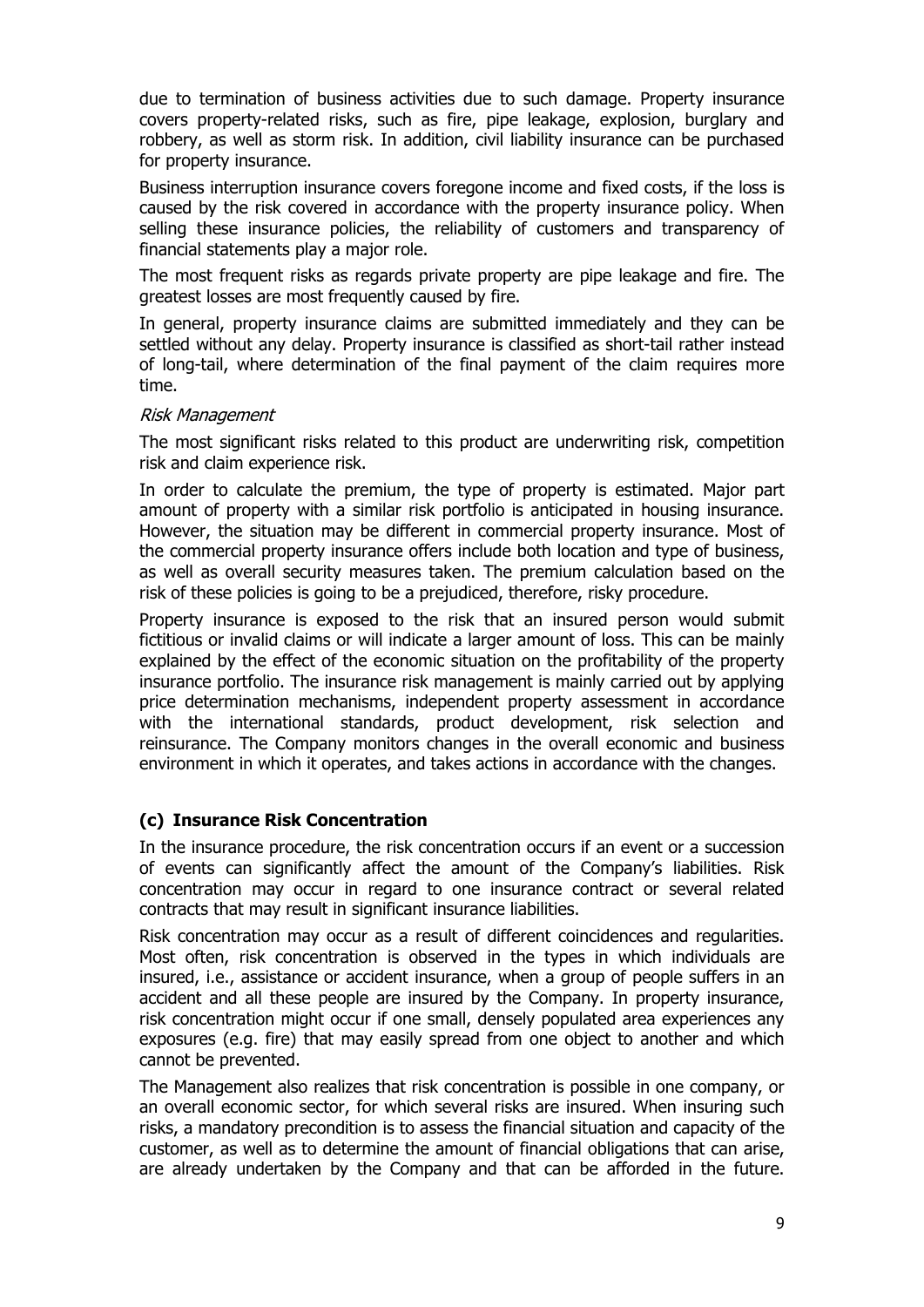Economic development trends and risks that might affect a respective sector are studied when assessing the financial risks.

To minimize the losses that could arise in the event of risk concentration, the Company uses reinsurance – reinsuring both proportionally, and non-proportionally. When administrating reinsurance the Company's share in the risk is determined both for one object, and one event, in which losses may be caused simultaneously for several objects. Such risks are reinsured in almost all types of insurance. The reinsurance policy applied by the Company is approved by the Board of the Company.

The Company applies two most significant methods in the management of these risks. First, the risk is being underwritten by applying the corresponding underwriting policy. Risk underwriters are allowed to underwrite risks only when the expected profit is proportional to the amount of assumed risk. Secondly, reinsurance is used in risk management. The Company acquires the reinsurance coverage in various types of liability and property insurance. The Company assesses costs and benefits related to the reinsurance programme on a regular basis.

The Company determines the total risks it is ready to assume in regard to risk concentration. The Company monitors these risks both when underwriting risks, and monthly by verifying reports representing the main risk concentration the Company is exposed to. The Company uses several simulation instruments in order to monitor the risks and assess the efficiency of reinsurance programmes and net risks the Company is exposed to.

Concentration risk is tested and evaluated in various scenario tests. These tests help to identify the level of concentration risk the company can afford to be exposed to.

#### **(d) Catastrophes**

The Company's Management is aware of the probability of catastrophe risks. Under the Company's business geographical conditions, these risks are mostly related to meteorological phenomenon: storms, floods, natural disasters (hail, snow, icing, etc.). Large fires and earthquakes are unlikely, but the possibility exists. The most characteristic catastrophes are floods and storms. Reinsurance is used in order to minimise the impact of catastrophe risk on the Company. Reinsurance is both proportional, and non-proportional. Facultative insurance is additionally acquired for large risks. The Company has developed a methodology to determine its risk share. It depends on many factors and historical statistical information in each group of products. According to the Management, the measures taken to minimize the impact of catastrophe risk on the Company are sufficient. Catastrophe risk is also tested and evaluated in scenario tests.

#### **(e) Insurance Risk Management**

In order to minimise the insurance risk, the Company has developed different control and management mechanisms. In all types of insurance, terms and conditions binding on the Company and the customers are developed. When determining the total risk and the amount of the risk assumed by the Company, the set methodology developed for each type of insurance must be complied with. The Company has established a Risk Underwriting Division, the staff of which is responsible for the development of particular types of insurance, insurance terms and conditions, as well as risk assessment methods. In addition, there are limits set up to which certain employees are entitled to take decisions regarding risk underwriting. When determining these limits, the hierarchy of employees is taken into consideration, i.e., the higher the position, the higher the risk, which may be underwritten.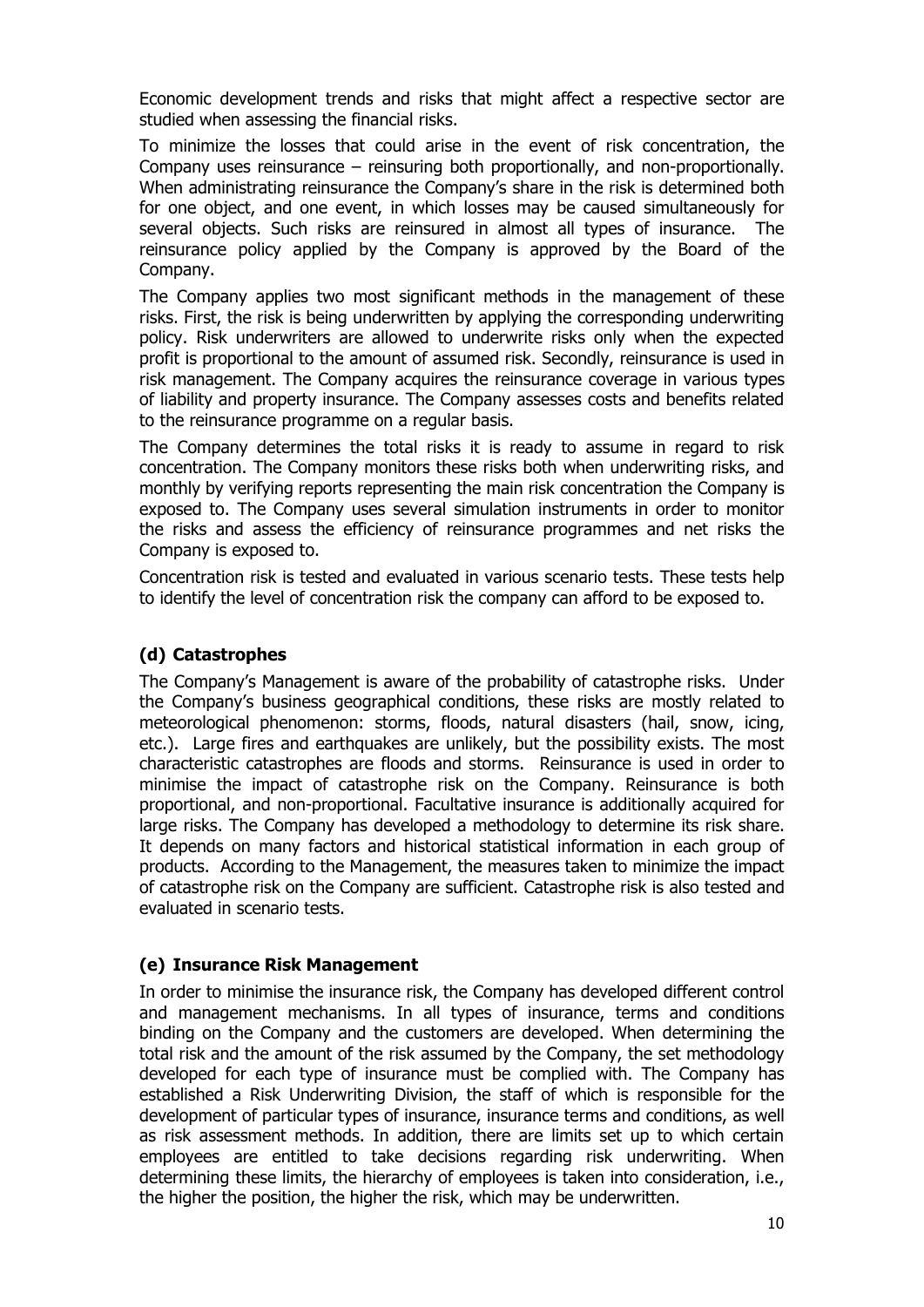Although the afore-mentioned measures are taken and risks are managed, the Company's Management realizes that there is a risk that the insurance risk assessment may not be of high quality and incorrect decisions may be taken. In addition, there is a risk that insurance indemnities will be set in a way that does not correspond to the losses caused, or the insurance claim will take a long time to administer.

In order to minimize these risks, the Company has developed and uses a quality management system that describes all processes and procedures complied with by the Company during the course of insurance administration and claim adjustment. The quality management system prescribes when and under what circumstances certain procedures are to be complied with. Quality assessment may be carried out in any process. It can also be determined whether this process is carried out in compliance with the Company's interest and the planned procedures. The Quality Management Department is responsible for evaluating the process. This Department also regularly provides the Company's Management with information on management of the processes in the Company. Based on this evaluation, the Management may take respective decisions in order to minimize the risk related to the insurance processes.

#### **(f) Assumptions and Sensitivity Analysis in Core Business**

#### **Assumption Assessment Process**

The expected result of the assumption determination process is neutral estimates of the most likely or expected outcome. The Company's data is used in the assumptions and such data is obtained from annual detailed studies. The assumptions are verified to ensure that they are consistent with inflation rates of the market or other published information. There is more emphasis on current trends, and where in early years there is insufficient information to make a reliable best estimate of claims development, prudent assumptions are used.

The reserve amount of incurred but not reported claims can be influenced by inflation, the risk that significantly large claims will be reported with delay, seasonality of the reporting of claims and other risks.

The main assumption used in the estimation of technical reserves is that the insurance claims statistics are stable. The Management expects that the development of claims in the future will have the same pattern as in the past. Reserves are not discounted.

The nature of business makes it very difficult to predict with certainty the likely outcome of any particular claim and the ultimate cost of notified claims. Each notified claim is assessed separately with regard to the claim circumstances, information available from loss adjusters and the historical evidence of the size of similar claims. Insurance case estimates are reviewed regularly and are updated as and when new information arises. The size of reserves is based on the information currently available. However, the final amount of liabilities may vary due to events or catastrophes that have occurred after the estimations. The impact of many circumstances that affect the final costs of the losses is difficult to estimate. The complexity of technical reserve estimates depends on the type of insurance due to differences in insurance contracts, complexity of insurance claims, the amount of claims and the claim severity, the claim occurrence date and the reporting lag.

For most of the risks the costs of IBNR reserves are estimated using a range of statistical methods. The key methods, which are used and have remained unchanged from previous years, are as follows: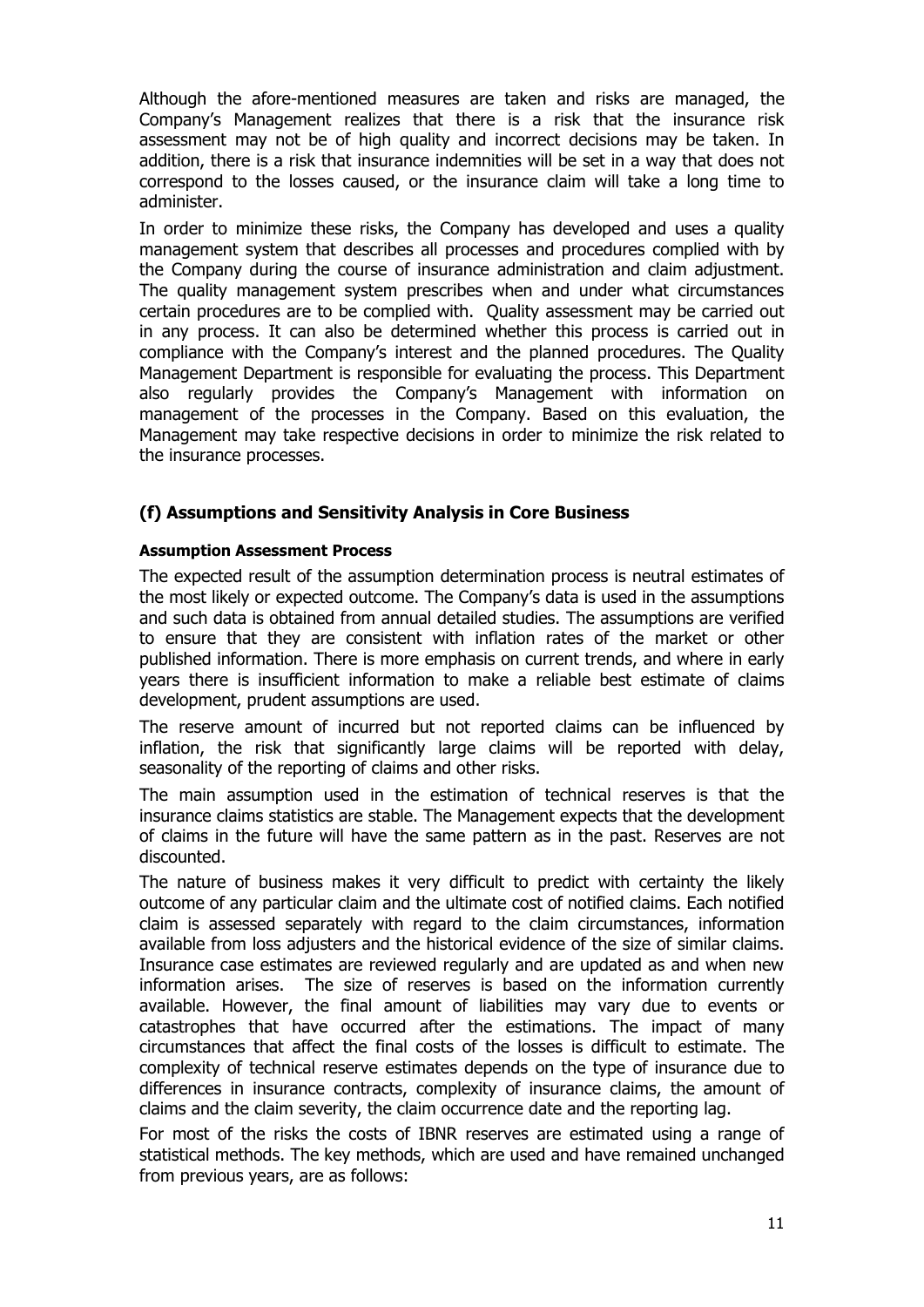- *chain ladder* methods that use historical data to estimate the paid and incurred to date proportions of the ultimate claim costs;
- development factor methods to evaluate the number of insurable events at any given point of time;
- expected loss ratio methods that use the expected Company's loss ratios in a respective type of insurance.

The actual method or the set of methods used depends on the year the accident occurs, the type of insurance and historical development of claims.

Since these methods use the information on historical development of claims, it is assumed that the historical claims development model will repeat in the future. There are various reasons why this may not be the case, and they are taken into consideration when modifying the methods. Such reasons include:

- changes in processes affecting the development / registration of claims paid and incurred (e.g. changes in claim reserve formation procedures);
- economic, legal, political and social trends (facilitating other than expected levels of inflation);
- changes in the field of business;
- random fluctuations, including the impact of large losses.

Reserve adequacy is subjected to constant control in the company.

#### **2. Financial Risks and Risk Management**

The Company is exposed to financial risks, as it makes transactions with financial instruments. Financial risks include the market risk, which, in turn, includes price, interest rate and currency risks, credit risk and liquidity risk. The description and summary of financial risks regarding the methods applied by the Company in the management of these risks are provided below. These risks are caused by daily business activities of the Company.

Financial assets and financial liabilities of the Company, including investments, bank deposits, insurance receivables and reinsurance assets, are exposed to the following financial risks:

- Market risk: negative changes in the market situation may affect the insurer's assets and/or liabilities, investments may depreciate and return of assets may decrease; The Market risk includes interest rate risk, capital price risk and currency risk;
- Credit risk: failure to fulfil contractual obligations may cause financial losses to the Company;
- Liquidity risk: under certain adverse conditions, the insurer can be forced to sell assets at a lower price than the fair value thereof to fulfil the obligations.

#### **(a) Market Risk**

Financial instruments and items are exposed to the market risk, which means that changes in the market situation in the future may decrease or increase the value of the financial instrument. The Company is exposed to a potential investment risk by incurring losses from financial assets, financial liabilities, reinsurance and insurance contractual obligations caused by changes in interest rates, exchange rates and prices of capital instruments.

In order to hedge the investment risk, investments are made in different financial instruments. Requirements of the Law on Insurance Companies and Supervision Thereof are complied with when selecting financial instruments.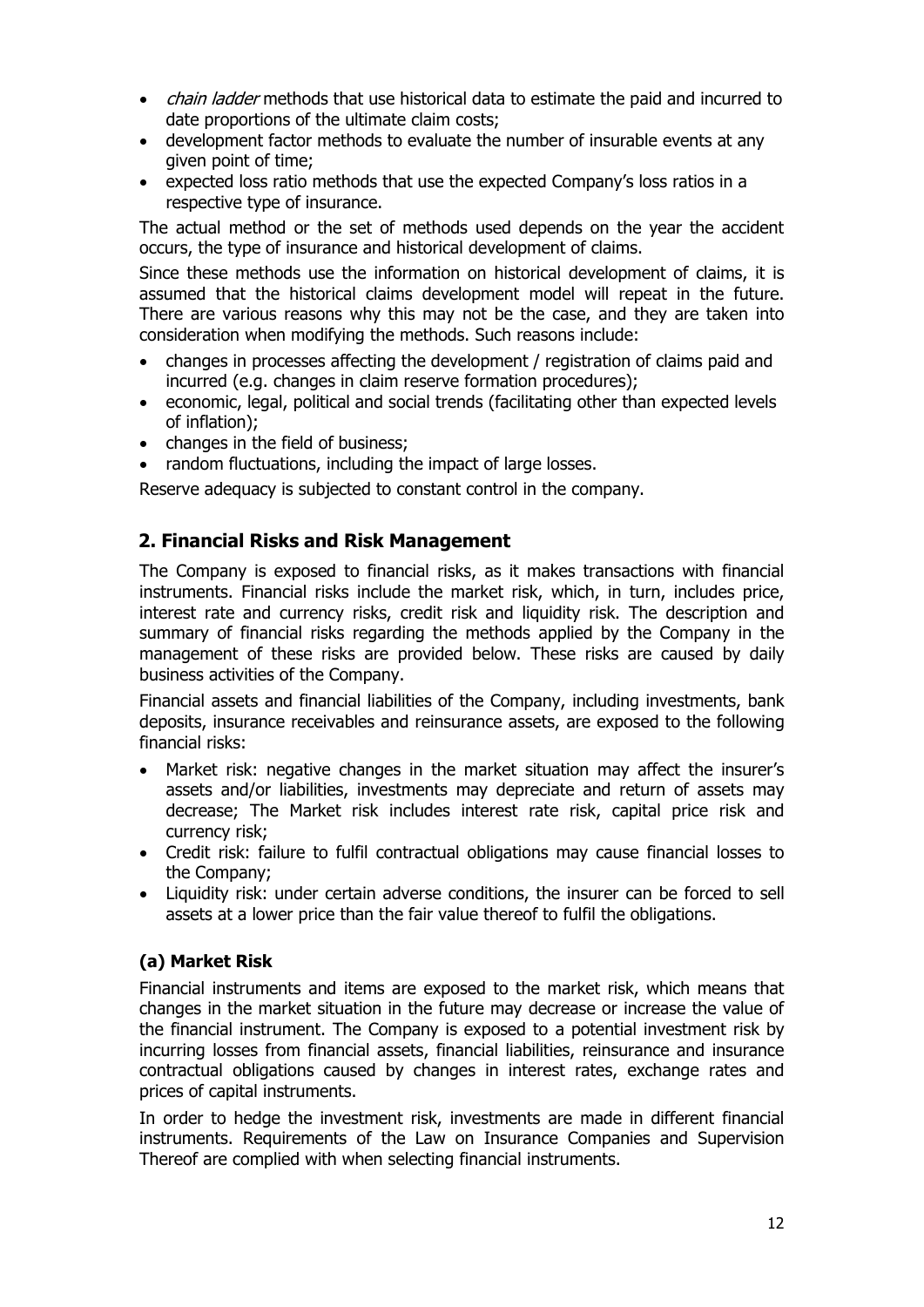When performing investment activity, employees of the Financial Department comply with the improved investment procedures, which regulate many issues related to the control and hedging of the investment risk.

The investment risk hedging is carried out in two ways – first, by diversifying the investment portfolio and second, by analysing the asset before the purchase thereof and regularly obtaining available information on it later.

# **(b) Currency Risk**

Currency risk: adverse changes in currency exchange rates may cause losses to the Company.

Some of the insurance liabilities are denominated in foreign currencies. The Company's policy is to hedge the currency risk regarding known and expected transactions in foreign currencies. The currency risk is minimised by making investments in respective currencies. Local currencies on the Company's operation markets in Europe in major cases are euro, which decreases the probability of the currency risk. The Company is not involved in any speculative transactions that could increase the currency risk.

#### **(c) Price Risk**

The price risk means that changes in market prices may result in changes in the value of the financial instrument. Such changes may be caused by both the factors that only apply to a respective instrument and the factors that have effect all financial instruments on the market. The price risk occurs when the Company assumes a long or short position of the financial instruments.

#### **(d) Interest Rate Risk**

Implementation of the interest rate risk hedging measures is performed in the Company by assessing the impact of the interest rate risk on the Company's financial indicators. The Company has no significant liabilities, for which interest is to be paid, and the significant part of interest bearing assets are with the fixed interest rate. The Company is not exposed to a significant interest rate risk or the effect of fluctuations in interest rates, which arise from different maturities of the Company's interest bearing assets and liabilities or interest term structure profile.

# **(e) Liquidity Risk**

In accordance with the approved investment policy, employees of the BTA Financial Department must ensure that at least 30% of the assets required to cover technical reserves are placed in high-liquidity investments.

The following assets are considered high-liquidity investments:

1) claims on the demand to credit institutions;

2) other claims to solvent credit institutions (term deposits, etc.), the remaining maturity of which does not exceed 30 days and deposits with another term, if the agreement provides for an early withdrawal of money (deducting the penalty for early withdrawal of the deposit, if such is provided for);

3) investments in securities with a constant, unrestricted market, i.e., they can be sold in a short time without considerable losses or they can be used as collateral to receive a loan.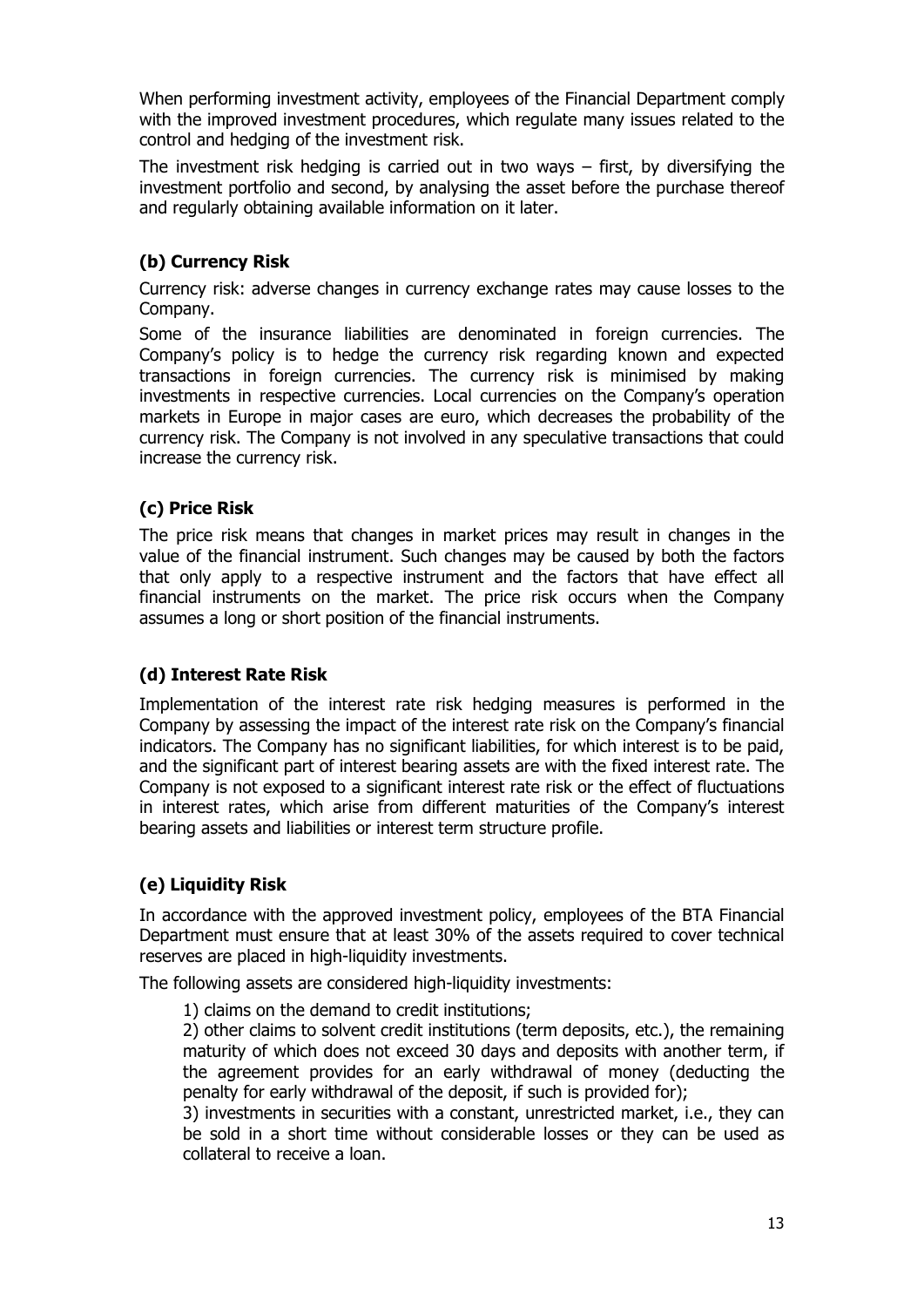# **(f) Credit Risk**

The Company is exposed to credit risk, which means that a transaction party will be unable to pay the amounts of the obligations in full and in due time. The Company structures the levels of the assumed credit risk by determining limits as regards the amount of the assumed risk to one issuer of securities, a debtor, a borrower or the groups of the above-mentioned. Such risks are monitored on a regular basis.

The Company has assessed the potential decrease in the value of collaterals for the granted loans, taking into consideration the current market situation, and has established provisions for the amount of loans that exceeds the value of collaterals.

Credit risks are managed through regular analysis of the ability of issuers, borrowers and potential borrowers to meet interest and principal amount obligations and by respectively changing loan limits.

If required, the current market value of collaterals is estimated by independent estimation companies or experts of the Company.

Credit risk occurs as regards direct insurance debtors and reinsurance debtors, and it is the risk that the business party will fail to fulfil its payment obligations.

#### Insurance Receivable

The Management monitors direct insurance receivables on a regular basis and cancels the policies if the insurance policy holder is notified in due manner, but the respective amount is not paid.

#### Reinsurance

The Company reinsures part of the underwritten risks in order to control its loss risk and protect capital resources. The Company has acquired facultative and obligatory, pro-rata and Excess-of-Loss (XL) reinsurance in order to minimize net risks and avoid exceeding the actual solvency margin. The Company has also acquired reinsurance contracts in main types of insurance, which protect the Company from any common cumulative losses that may arise from several claims of the same event.

As of 2008 the Holding Company has made changes in its reinsurance policy making it even more conservative – now reinsurers are being attracted not only in the insurance of large risks, but an additional protection for the atypical accumulation of daily and comparatively insignificant risks is also being acquired. In particular types of insurance (CASCO, Railway, Cargo, Equipment) XL treaty is replaced with the Priority Aggregate XL Treaty.

The assigned reinsurance includes the credit risks and such recoverable reinsurance amounts are recognized by deducting the known insolvency cases and unrecoverable amounts. The Company monitors the financial standing of reinsurance on a regular basis and periodically verifies reinsurance contracts.

Reinsurance is performed with world-renowned reinsurance companies with excellent reputation.

When carrying out reinsurance, the Company complies with the condition that the rating of reinsurance companies may not be lower than the Standard & Poor's BBB – (or a similar assessment from another international rating agency). Almost all reinsurance is performed with reinsurance companies whose rating is not lower than the Standard & Poor's A –.

Reinsurance companies cover their liabilities within a period of 30 days. Reinsurance contracts also provide for the events when the reinsurance claim is to be paid immediately upon the insurance indemnity exceeding a certain amount.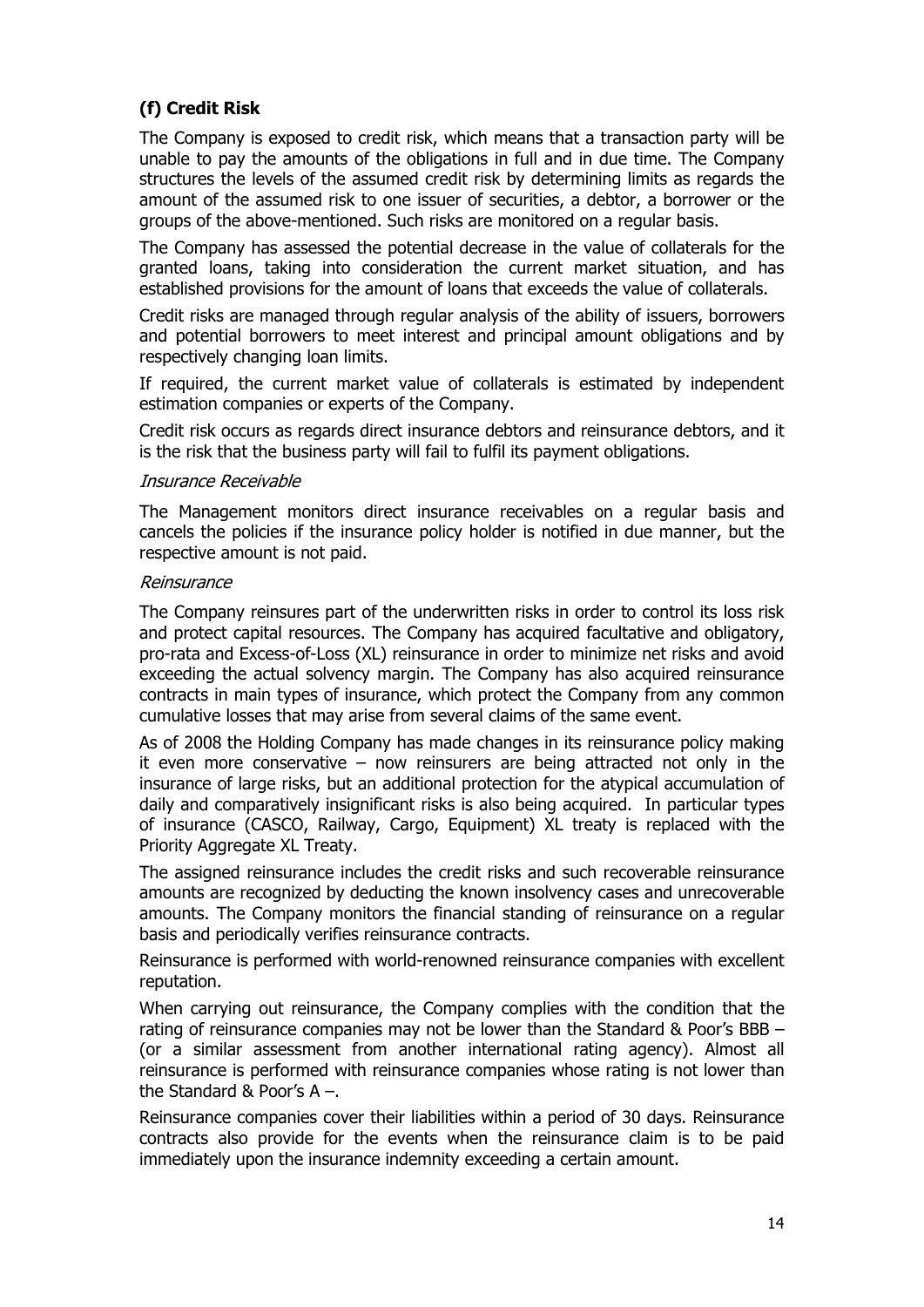# **3. Operational Risks and Risk Management**

The Company has established that a customer should receive high quality insurance services. To attain this objective, the Company evaluates the key risks and selects measures most appropriate for limiting risks. Risk management efficiency is monitored by the Board of the Company. Quality and Operational Risks Department was established at the end of 2012, a mission of which is to introduce and maintain a continuous, systematic and timely responsive risk management system.

The Company keeps building a team of qualified, skilled and experienced employees by introducing competitive remuneration system and maintaining an incentive operational environment. The Company has established a training centre, which focuses on in-house training of its staff, as well as a knowledge base, accessible by the Company staff for their daily business purposes. Information systems (IS) are essential in operational efficiency. The Management of the Company is focused on keeping these systems functional and up to date. The Company analyses the risks of information systems to establish action plans to maintain constant operation of systems or resumption of it within a definite period of time.

The year 2012 has been a turning point towards automation of processes, a number of projects have been started and successfully running. Assessment of project risks and timely established proper response to them contribute to the successful progress of projects.

# **Key Cooperation Partners:**

| Reinsurer                     | Reinsurer's Rating | Rating Agency     | Place (Country) of<br>Registration of the<br><b>Insurer</b> |
|-------------------------------|--------------------|-------------------|-------------------------------------------------------------|
|                               |                    |                   |                                                             |
| SWISS RE EUROPE S.A.          | AA-                | Standard & Poor's | Luxemburg                                                   |
| R+V Versicherung AG           | AA-                | Standard & Poor's | Germany                                                     |
| <b>SCOR Global P&amp;C SE</b> | AA-                | Standard & Poor's | France                                                      |
| Nacional de Reaseguros S.A.   | А-                 | Standard & Poor's | Spain                                                       |
| AXIS Re SE                    | A+                 | Standard & Poor's | <b>Ireland</b>                                              |

#### **Reinsurers**

# **Insurance and Reinsurance Brokerage Companies**

| <b>Brokerage Company</b>                | Service               | Place (Country) of<br>Registration |  |
|-----------------------------------------|-----------------------|------------------------------------|--|
| AON Benfield                            | Reinsurance mediation | Germany                            |  |
| <b>GENERAL BROKER INTERNATIONAL SRL</b> | Reinsurance mediation | Italy                              |  |